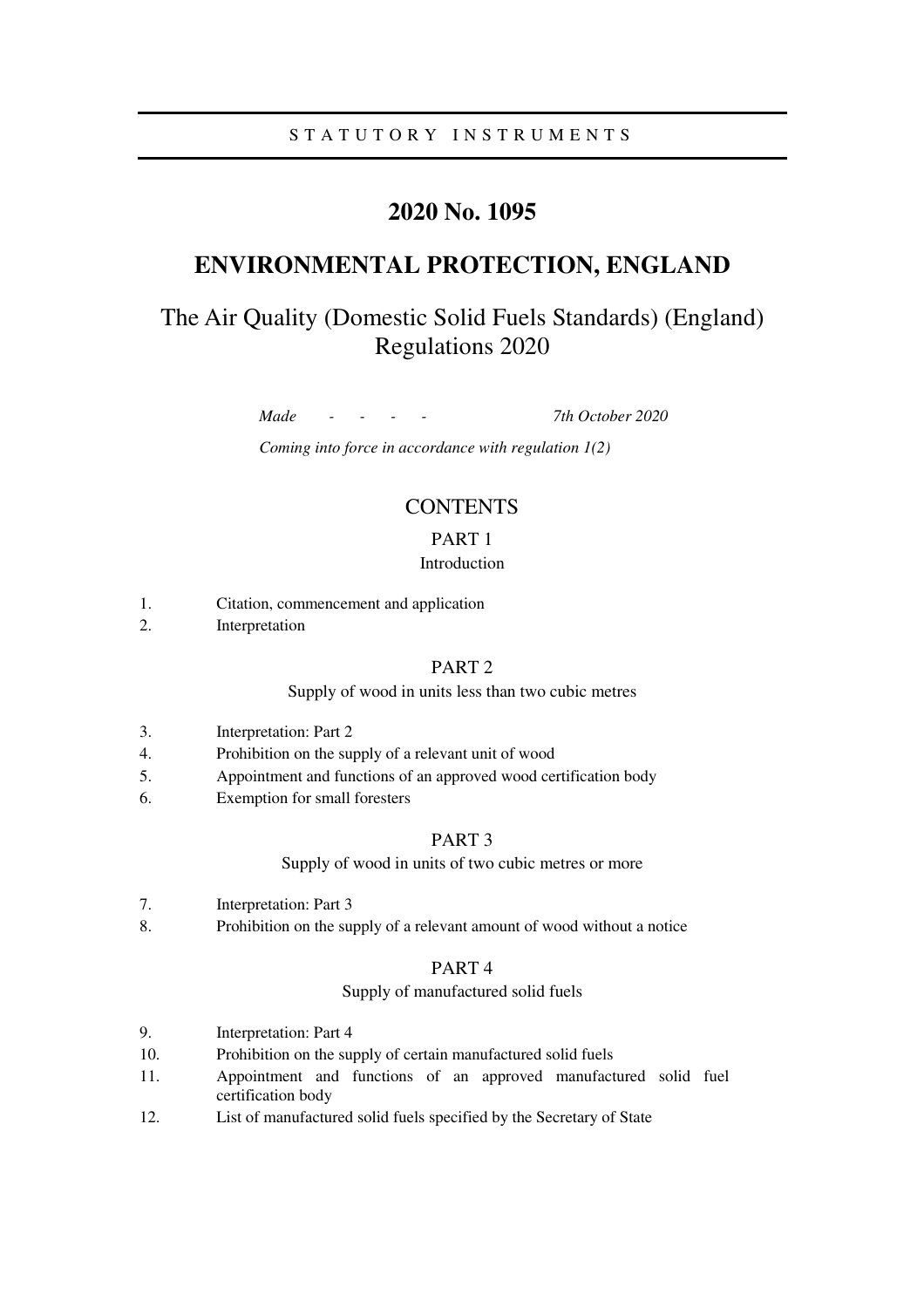# PART 5

### Coal

- 13. Interpretation: Part 5
- 14. Prohibition on the supply of bituminous coal
- 15. Transitional provision

### PART 6

#### Enforcement

- 16. Enforcement body
- 17. Powers of enforcement
- 18. Fixed penalties
- 19. Contents of a penalty notice
- 20. Amount of penalty and period for payment
- 21. Effect of notice and payment
- 22. Trial
- 23. Withdrawal of notices
- 24. Recovery by local authority of the reasonable costs of enforcing these Regulations

### PART 7

#### Review

25. Review

 SCHEDULE 1 — Form of logo SCHEDULE 2 — Form of words in respect of wood sold in volumes of two cubic metres or more

The Secretary of State makes these Regulations in exercise of the powers conferred by section  $87(1)(a)$  and (b),  $(2)(c)$ ,  $(e)$ ,  $(i)$ ,  $(i)$ ,  $(m)$ ,  $(n)$ ,  $(o)$  and  $(5)$  of, and paragraph 5 of Schedule 11 to, the Environment Act 1995(**a**) ("the 1995 Act").

The Secretary of State makes these Regulations having determined that it is necessary in order to meet obligations placed upon the UK under the EU Treaties and international agreements relating to air quality(**b**).

In accordance with section 87(7)(**c**) of the 1995 Act, the Secretary of State has consulted the Environment Agency(**d**), such bodies or persons appearing to the Secretary of State to be representative of the interests of local government and of industry as the Secretary of State

<sup>(</sup>**a**) 1995 c. 25 ("the 1995 Act"); subsection (1) was amended by S.I. 2011/1043.

<sup>(</sup>**b**) In particular Directive 2016/2284/EU of the European Parliament and the Council relating to national emission ceilings for certain atmospheric pollutants (OJ No L 344, 17.12.2016, p 1) and the United Nations Economic Commission for Europe 1979 Convention on Long-Range Transboundary Air Pollution and its 1999 Protocol to Abate Acidification, Eutrophication and Ground-level Ozone, which was revised in 2012.

<sup>(</sup>**c**) As amended by S.I. 2013/755.

<sup>(</sup>**d**) The Environment Agency was established by section 1 of the 1995 Act.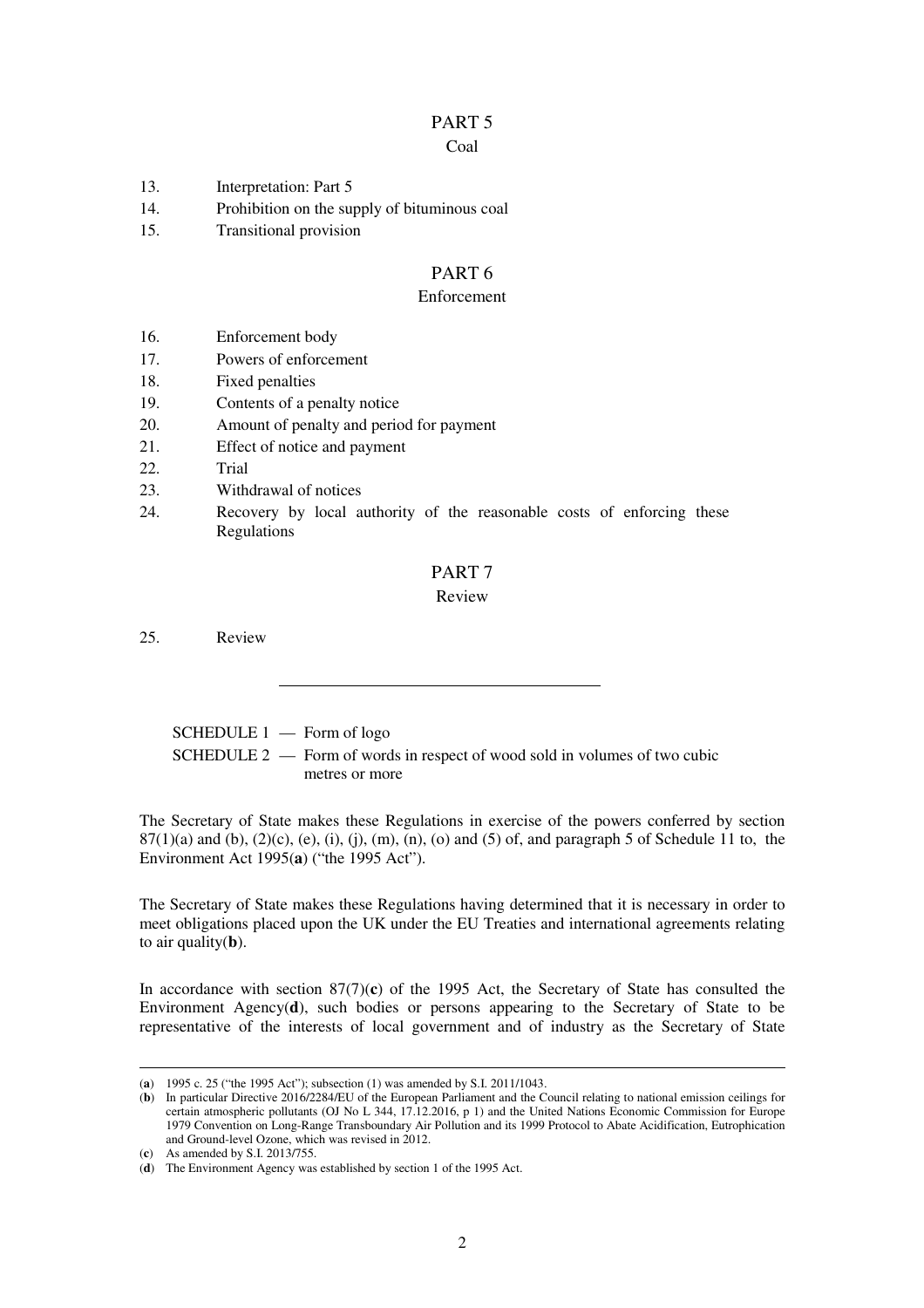considers appropriate, and such other bodies or persons as the Secretary of State considers appropriate.

A draft of this instrument has been approved by a resolution of each House of Parliament pursuant to section 87(8) of the 1995 Act.

### PART 1

### Introduction

#### **Citation, commencement and application**

**1.**—(1) These Regulations may be cited as The Air Quality (Domestic Solid Fuels Standards) (England) Regulations 2020.

(2) These Regulations come into force—

- (a) for the purposes of making appointments under regulation 5 or 11 (approved bodies), on the day after the day on which they are made;
- (b) for all other purposes, on 1st May 2021.

(3) These Regulations apply in relation to England only.

#### **Interpretation**

**2.**—(1) In these Regulations—

"domestic premises" means premises which are used wholly or mainly as a private dwelling, including boats designed or adapted for use solely as a place of permanent habitation;

"relevant solid fuel" means—

- (a) a relevant unit of wood within the meaning of Part 2;
- (b) a relevant amount of wood within the meaning of Part 3;
- (c) a manufactured solid fuel within the meaning of Part 4;
- (d) bituminous coal within the meaning of Part 5.
- (2) In these Regulations—
	- (a) a person supplies a relevant solid fuel if the person supplies such a fuel by way of sale from or by means of—
		- (i) any retail premises, whether movable or immovable;
		- (ii) a retail website or similar online sales facility;
		- (iii) a telephone service; or
		- (iv) any other place or method of sale,

and for these purposes the supply is to be taken to have occurred at the point of sale, or if later, on the dispatch of the fuel;

(b) a person who supplies a relevant solid fuel is a supplier.

### PART 2

#### Supply of wood in units less than two cubic metres

#### **Interpretation: Part 2**

**3.** In this Part—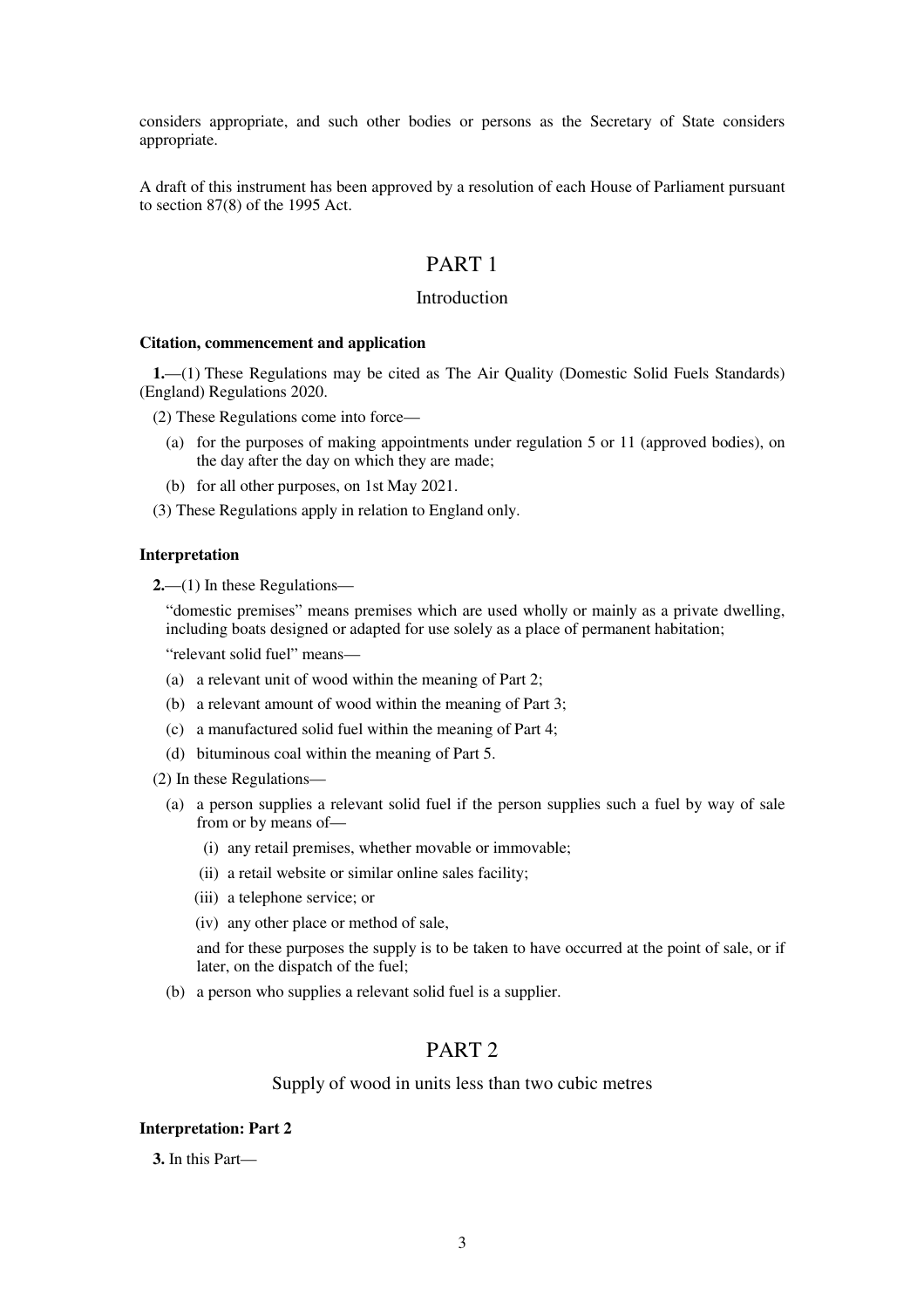"approved wood certification body" means a person appointed by the Secretary of State under regulation 5;

"prohibited level", in respect of a relevant unit of wood, means a moisture content of more than 20%;

"relevant unit of wood" means wood that is supplied—

- (a) for the purposes of combustion in domestic premises in England;
- (b) in a unit, whether comprising one piece of wood or more, the volume of which is less than two cubic metres.

#### **Prohibition on the supply of a relevant unit of wood**

**4.**—(1) A person must not supply a relevant unit of wood if the wood is not authorised wood.

(2) A person must not supply a relevant unit of wood if, after the issue of a certificate under regulation 5(5) in relation to the wood, there is reason to believe that the moisture content of the wood amounts to the prohibited level.

(3) A person must not supply a relevant unit of wood that is not accompanied, whether on its packaging or otherwise, with—

- (a) the relevant information; and
- (b) the logo shown in Schedule 1.

(4) A person who contravenes any of the prohibitions in paragraphs (1) to (3) commits an offence and is liable on summary conviction to a fine.

(5) In this regulation—

"authorised wood" means wood in respect of which a certificate has been issued by an approved wood certification body in accordance with regulation 5(5);

"relevant information" means—

- (a) the name of the person who obtained the certificate from the approved wood certification body in respect of the relevant unit of wood in question; and
- (b) the number of the certificate issued by the approved wood certification body under regulation 5(5).

#### **Appointment and functions of an approved wood certification body**

**5.**—(1) The Secretary of State must appoint at least one person to be an approved wood certification body for the purposes of this Part.

(2) A person who intends to supply a relevant unit of wood must, where that person is the first person in the chain of supply in respect of such wood, apply to an approved wood certification body for a certificate under this regulation.

(3) The application must be accompanied by a sample of the wood.

(4) On an application under this regulation the approved wood certification body must test the sample in accordance with the standard in paragraph (8).

(5) If the result of the test under paragraph (4) determines that the wood has a moisture content of less than the prohibited level, the approved wood certification body must issue a certificate recording this to the applicant.

(6) A person to whom a certificate is issued under paragraph  $(5)$ —

- (a) may use the logo shown in Schedule 1 when supplying a relevant unit of wood to which the sample relates;
- (b) must use best endeavours to ensure that, when supplying a relevant unit of word to which the sample submitted under paragraph (3) relates, the wood to be supplied has the same characteristics as the sample.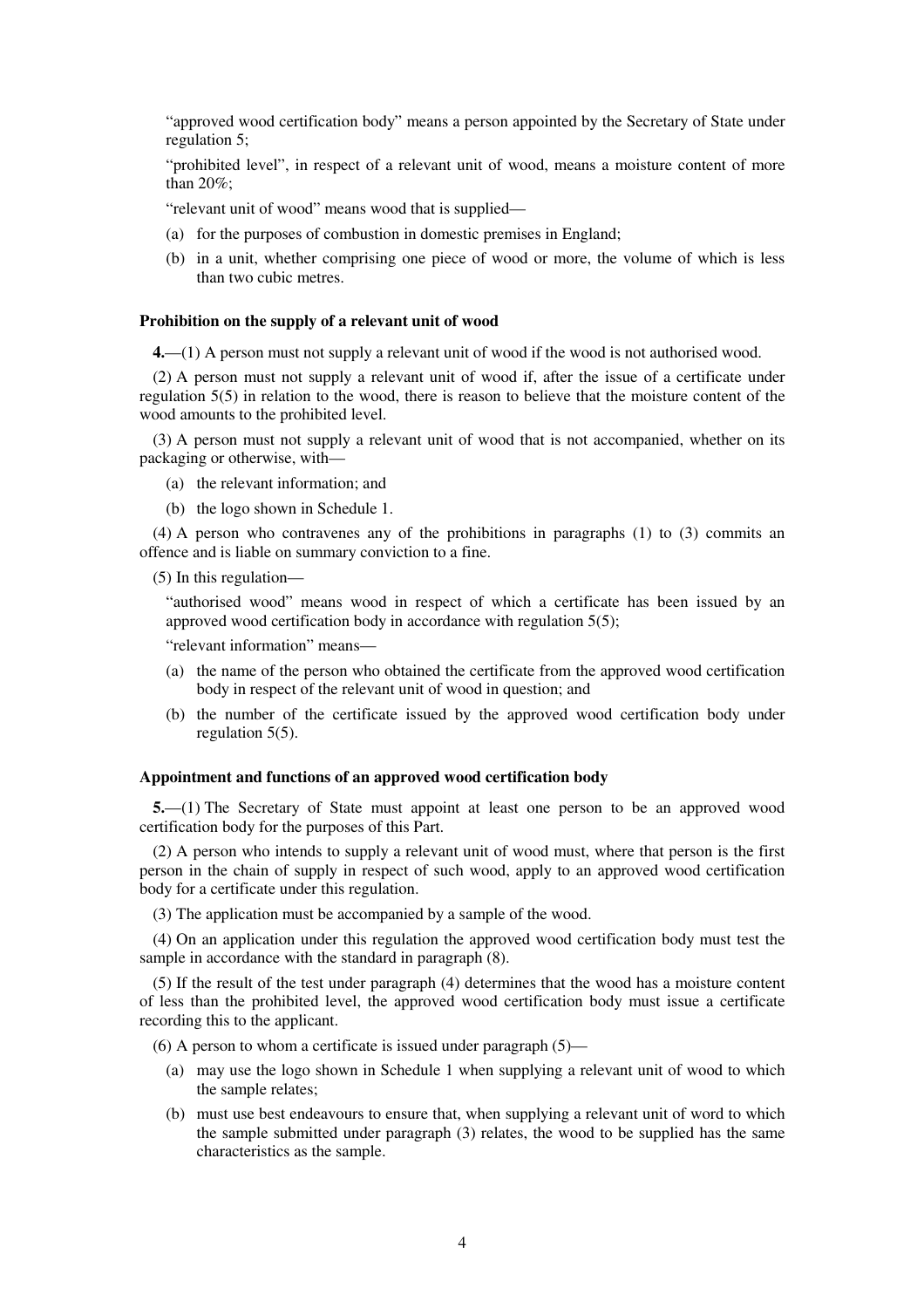(7) A person who fails to comply with paragraph (6)(b) commits an offence and is liable on summary conviction to a fine.

(8) The standard(**a**) is either—

- (a) ISO 18134-1; or
- (b) ISO 18134-2,

as referred to in the firewood fuel specification BS EN ISO 17225-5.

#### **Exemption for small foresters**

**6.**—(1) In its application to a supplier who is a small forester, regulation 4 has effect only after the end of 12 months beginning with 1st May 2021.

(2) A person is a small forester for the purposes of this regulation if, during the period of one year ending with 30th April 2021 the person supplied less than 600 cubic metres of wood.

(3) In this regulation, "supplied" is to be construed in accordance with regulation 2(2).

### PART 3

#### Supply of wood in units of two cubic metres or more

#### **Interpretation: Part 3**

**7.** In this Part, "relevant amount of wood" means an amount of wood to be supplied—

- (a) for the purposes of combustion in domestic premises in England;
- (b) in a unit, whether comprising one piece of wood or more, the volume of which is two cubic metres or more.

#### **Prohibition on the supply of a relevant amount of wood without a notice**

**8.**—(1) A person must not supply a relevant amount of wood unless the wood is accompanied by a notice comprising the words specified in Schedule 2.

(2) A person who contravenes the prohibition in paragraph (1) commits an offence and is liable on summary conviction to a fine.

### PART 4

#### Supply of manufactured solid fuels

#### **Interpretation: Part 4**

**9.**—(1) In this Part—

"approved manufactured solid fuel certification body" means a person authorised by the Secretary of State under regulation  $11(1)$ ;

"authorised fuel" means a manufactured solid fuel in relation to which a certificate has been issued in accordance with regulation 11(5);

"exempt fuel" means any of the following—

(a) coffee logs;

<sup>(</sup>**a**) The standards are available for purchase from https://www.iso.org/home.html, or https://shop.bsigroup.com (as the case may be) and are available for inspection the offices of the Department for Environment, Food and Rural Affairs, 2 Marsham Street, London SW1P 4DF.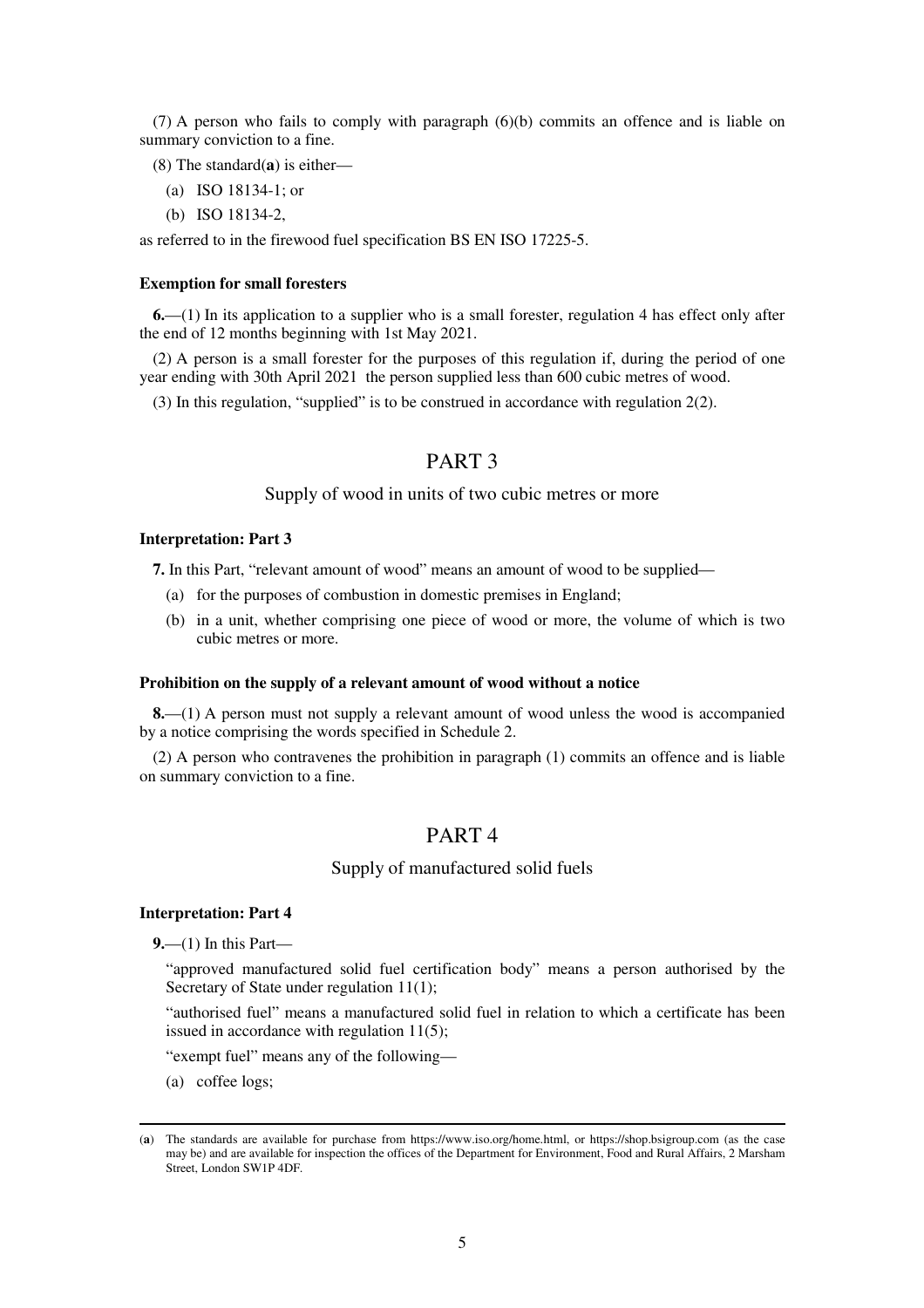- (b) olive logs;
- (c) wine logs; or
- (d) fuels where the majority of the fuel comprises—
	- (i) wheat husks;
	- (ii) straw;
	- (iii) miscanthus;
	- (iv) bamboo; or
	- (v) compressed food waste;

"manufactured solid fuel" means a fuel manufactured from coal, wood, plant-derived materials, waxes or petroleum products with other ingredients, for the purposes of combustion in domestic premises in England, but does not include an exempt fuel;

"relevant information" means—

- (a) the name of the person who obtained the certificate from the approved manufactured solid fuel certification body in respect of the manufactured solid fuel in question;
- (b) the number of the certificate provided by the approved manufactured solid fuel certification body under regulation 11.

#### **Prohibition on the supply of certain manufactured solid fuels**

**10.**—(1) A person must not supply a manufactured solid fuel that is not an authorised fuel.

(2) A person must not supply a manufactured solid fuel that is not listed on the list maintained by the Secretary of State under regulation 12.

(3) A person must not supply a manufactured solid fuel that is not accompanied, whether on its packaging or otherwise, with—

- (a) the relevant information; and
- (b) the logo shown in Schedule 1.

(4) A person who contravenes any of the prohibitions in paragraphs (1) to (3) commits an offence and is liable on summary conviction to a fine.

#### **Appointment and functions of an approved manufactured solid fuel certification body**

**11.**—(1) The Secretary of State must appoint at least one person to be an approved manufactured solid fuel certification body for the purposes of this Part.

(2) A manufacturer of a manufactured solid fuel who intends to supply such a fuel in England must apply to an approved manufactured solid fuel certification body for a certificate under this regulation.

(3) The application must be accompanied by results from a person ("the analyst") who has purported to determine whether the fuel in question does not have the prohibited characteristics.

(4) On an application under this regulation the approved manufactured solid fuel certification body must determine whether the analyst met the standards in paragraph (7) when conducting the determination under paragraph (3).

(5) If the approved manufactured solid fuel certification body considers that the analyst met the standards in paragraph (7), the body must issue a certificate recording this to the manufacturer.

(6) A manufacturer issued with a certificate under paragraph (5) may use the logo shown in Schedule 1 when supplying a manufactured solid fuel.

(7) The standards(**a**) are—

<sup>(</sup>**a**) The standards are available for purchase from https://www.iso.org/home.html, or https://shop.bsigroup.com (as the case may be) and are available for inspection at the offices of the Department for Environment, Food and Rural Affairs, 2 Marsham Street, London SW1P 4DF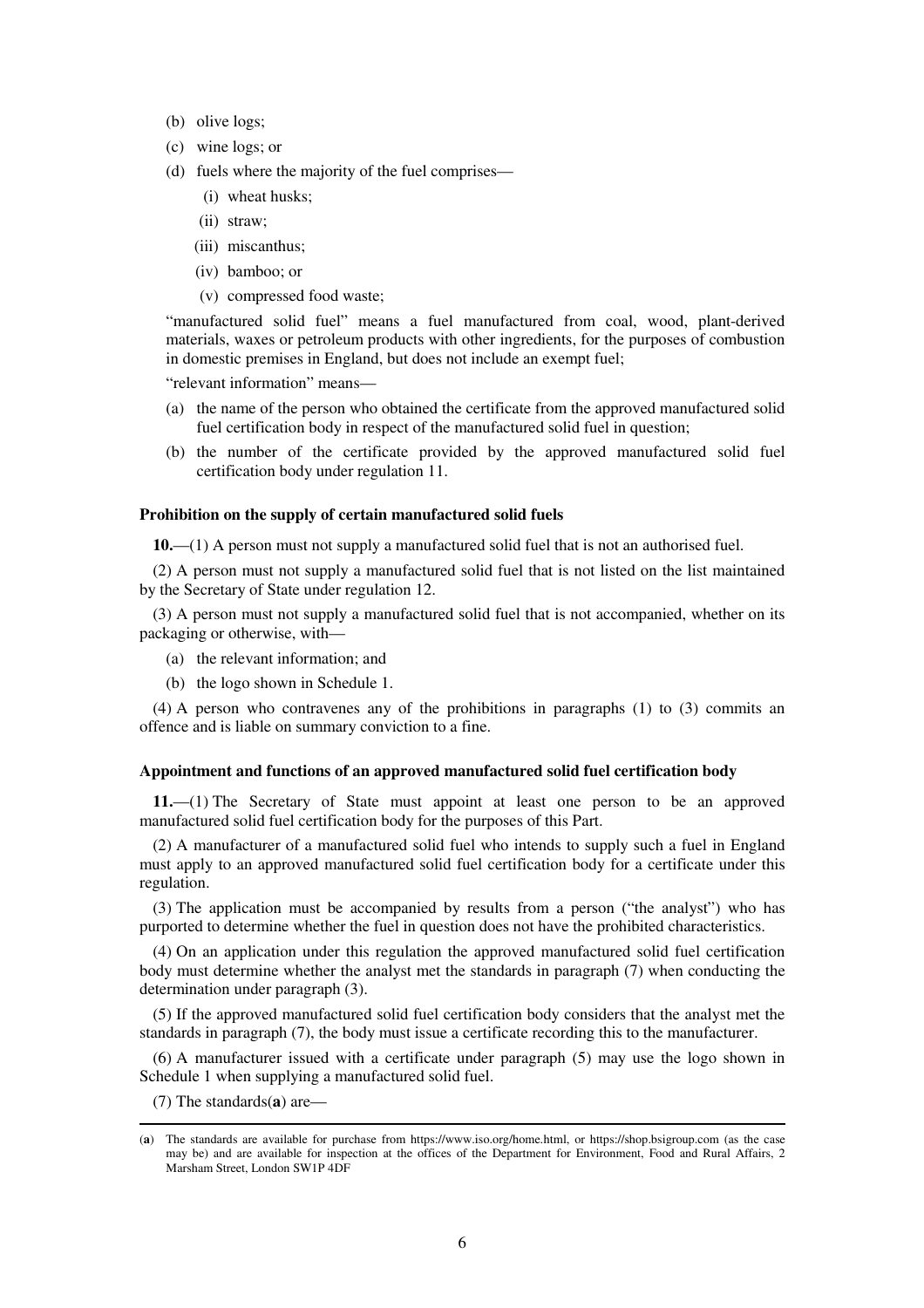- (a) in respect of sulphur content, either—
	- (i) BS1016 106.5: 1996; or
	- (ii) ISO 157:1996; and
- (b) in respect of smoke emissions, BS3841.

(8) Where immediately before 1st May 2021 a fuel is listed on the list maintained by the Secretary of State for the purposes of Part 3 of the Clean Air Act 1993(**a**), that fuel is to be treated as if it were an authorised fuel for the purposes of this Part, only for so long as it remains on that list, and a manufacturer supplying such a fuel is entitled to use the logo shown in Schedule 1 when supplying it for as long as it remains on that list.

(9) In this regulation, "prohibited characteristics" in respect of a manufactured solid fuel means—

- (a) a sulphur content of 2% or more calculated on an ash-free dry basis; and
- (b) the emission of smoke at a rate of five grams or more an hour.

#### **List of manufactured solid fuels specified by the Secretary of State**

**12.**—(1) The Secretary of State must publish and maintain a list of authorised fuels for the purposes of this Part.

(2) The list must be published in such manner as the Secretary of State considers appropriate.

### PART 5

#### Coal

#### **Interpretation: Part 5**

**13.** In this Part—

"bituminous coal" means coal falling within CN Code 2701 12(**b**) placed on the market for the purposes of combustion in domestic premises;

"exempt coal" means any bituminous coal extracted in accordance with the Dean Forest (Mines) Act 1838(**c**) or the Dean Forest Act 1861(**d**);

"loose coal" means bituminous coal supplied for the purposes of combustion in domestic premises sold otherwise than in a securely closed container;

"pre-packed" means packaged in a securely closed container intended for supply.

#### **Prohibition on the supply of bituminous coal**

**14.**—(1) A person must not supply bituminous coal that is pre-packed, unless the coal is exempt coal.

(2) A person must not supply loose coal directly to a consumer, unless the coal is exempt coal.

(3) A person guilty of an offence under paragraph (1) or (2) is liable on summary conviction to a fine.

<sup>(</sup>**a**) 1993 c 11; section 20(5ZA) to (5ZC) was inserted by section 15(2) of the Deregulation Act 2015 (c. 20).

<sup>(</sup>**b**) Information relating to Combined Nomenclature (CN) is available at https://ec.europa.eu/taxation\_customs/business/calculation-customs-duties/what-is-common-customs-tariff/combinednomenclature\_en as that information applies on the day that these Regulations come into force, and is also available for inspection from the offices of the Department for Environment, Food and Rural Affairs, 2 Marsham Street, London SW1P 4DF.

<sup>(</sup>**c**) 1838 c. 43 (1 and 2 Vict).

<sup>(</sup>**d**) 1861 c. 40 (24 and 25 Vict).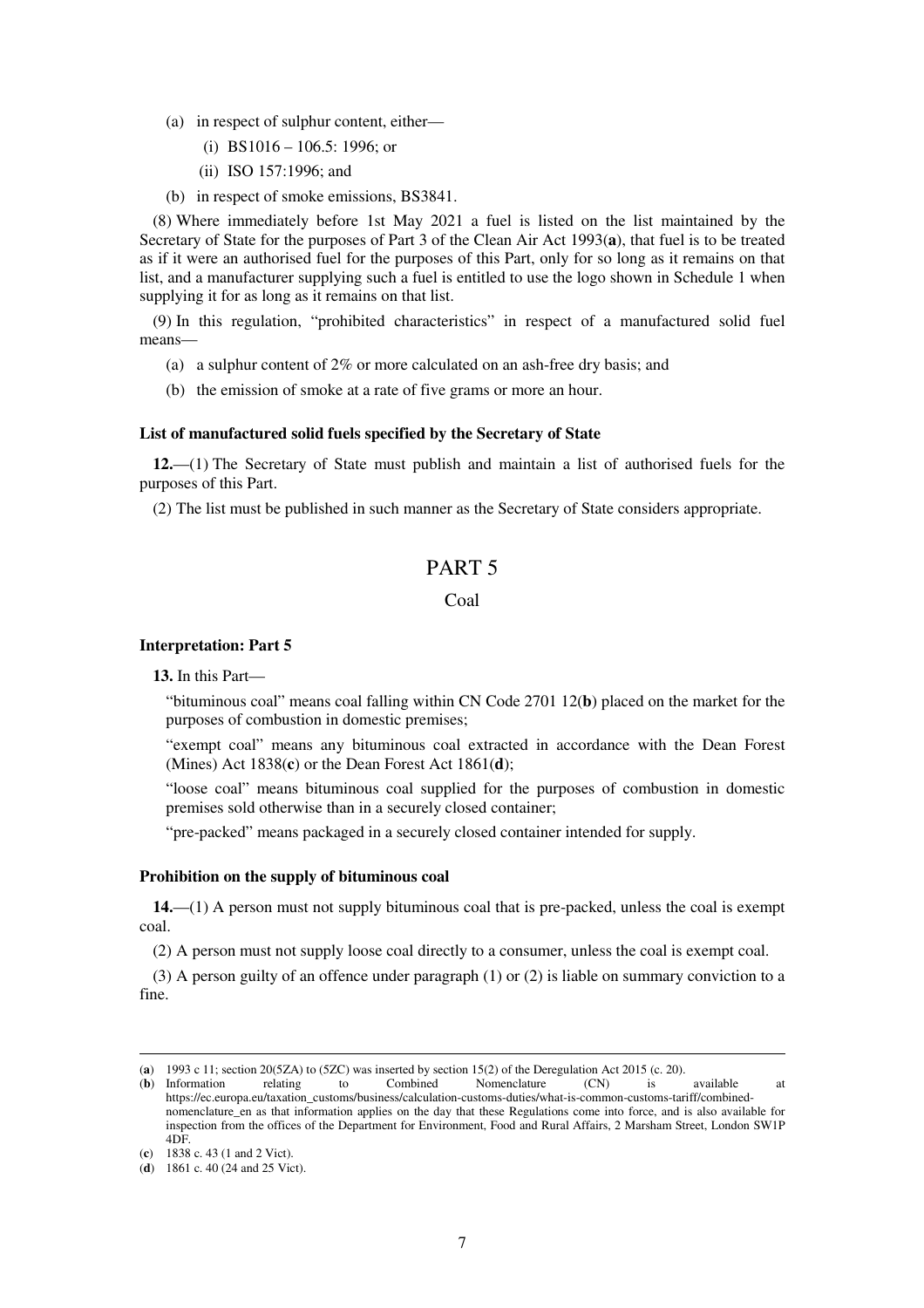#### **Transitional provision**

**15.** Nothing in this Part applies for the 24-month period beginning with 1st May 2021 in respect of the supply of loose coal directly to a consumer by a person who on that day is a member of the Approved Coal Merchant Scheme(**a**).

### PART 6

#### Enforcement

#### **Enforcement body**

**16.**—(1) These Regulations are to be enforced by the relevant local authority.

(2) In this Part "the relevant local authority" is—

- (a) in the case of a relevant solid fuel supplied at a place in England where such a fuel is sold, for the purpose of enabling the goods to be taken away, the local authority with responsibility for the area in which the fuel is sold;
- (b) in the case of a relevant solid fuel dispatched from a place in England, in the course of the delivery of such a fuel to a person in England, the local authority with responsibility for the area from which the fuel is dispatched;
- (c) in the case of a relevant solid fuel dispatched from a place outside England, in the course of the delivery of such a fuel to a person in England, the local authority with responsibility for the area for to which the fuel is to be delivered.
- (3) In this regulation—

"local authority" means—

- (a) the Common Council for the City of London;
- (b) a London Borough Council;
- (c) the Council of the Isles of Scilly;
- (d) a county council;
- (e) a district council for an area in which there is no county council.

(4) A local authority may appoint an officer to discharge its enforcement functions under these Regulations.

#### **Powers of enforcement**

-

**17.**—(1) An officer of a relevant local authority may, for the purposes of enforcing these Regulations—

- (a) enter a supplier's premises at any reasonable time;
- (b) inspect a supplier's goods;
- (c) make test purchases of a supplier's goods;
- (d) require a supplier to produce documents or to provide information;
- (e) question a supplier or officers or employees of a supplier.

(2) An officer of a relevant local authority may only exercise the powers in paragraph (1)(d) or (e) if they reasonably believe that an offence under these Regulations has been committed.

<sup>(</sup>**a**) Details of the Approved Coal Merchant Scheme may be obtained from the Approved Coal Merchant Scheme, 95 High Street, Clay Cross, Derbyshire, S45 9DZ and are available for inspection from the offices of the Department for Environment, Food and Rural Affairs, 2 Marsham Street, London SW1P 4DF.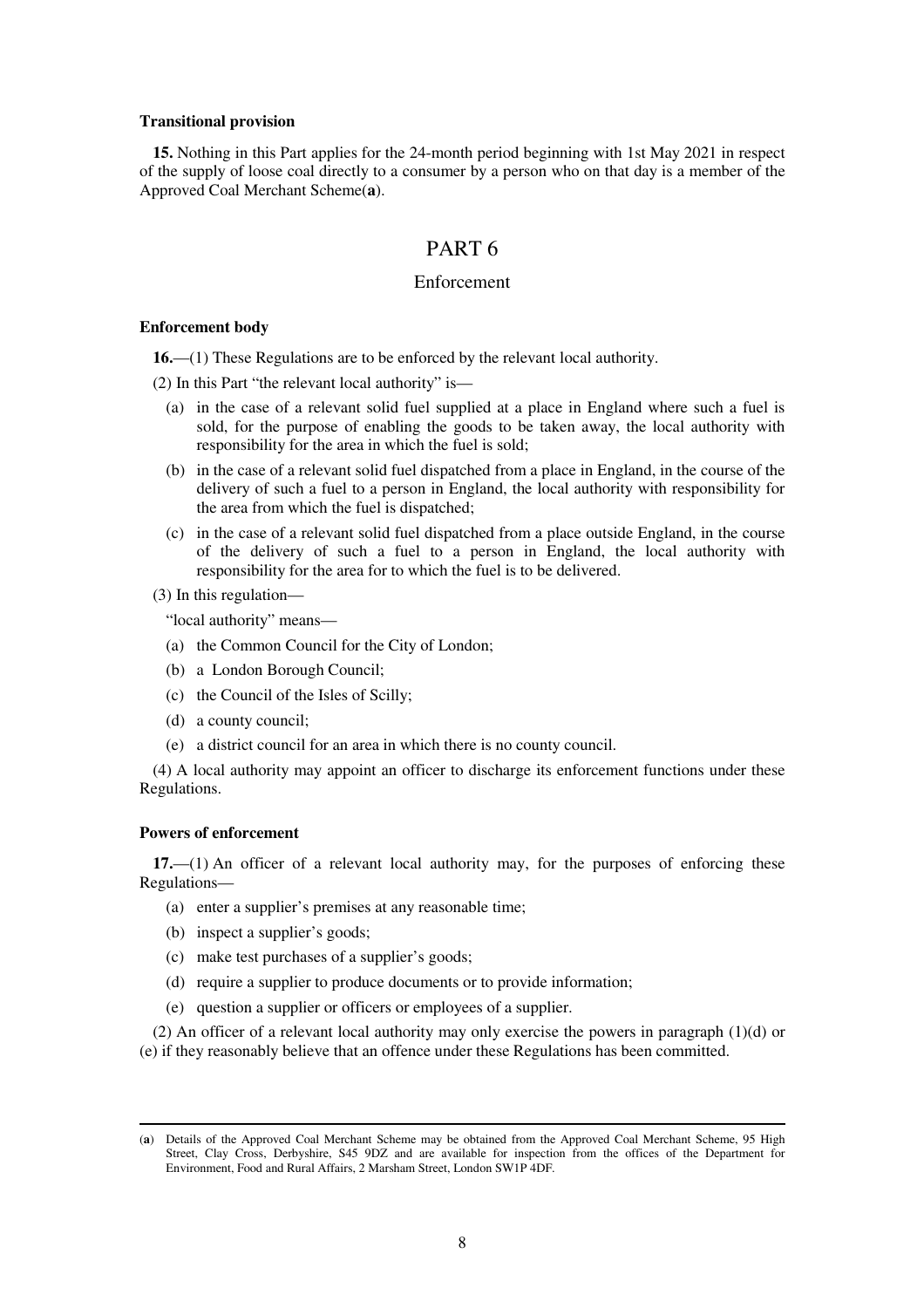(3) An officer of a relevant local authority officer seeking to exercise a power under paragraph (1) must produce evidence of their identity and authority if requested by a person who is, or appears to be—

- (a) the supplier, or an officer or employee of the supplier;
- (b) the owner or occupier of any premises in which the officer seeks to exercise the power concerned.

(4) Any person who intentionally obstructs an officer of a relevant local authority in the exercise of a power under this regulation is guilty of an offence and liable on summary conviction to a fine.

(5) Nothing in paragraph (1) compels—

- (a) any disclosure of information which is prohibited by or under the data protection legislation, but where that prohibition arises because the information is in a form which allows for the identification of an individual, the person authorised by the local authority may require that information to be put in a form which does not allow for the identification of that individual;
- (b) the supplying or production of a document which, in England and Wales, the person would be entitled to withhold production of in relation to an order for discovery in an action in the County Court or the High Court on the grounds of legal professional privilege.

(6) In this regulation—

- (a) "the data protection legislation" has the same meaning as in the Data Protection Act 2018(**a**) (see section 3 of that Act);
- (b) "premises" means premises other than those used wholly or mainly as a private dwelling.

#### **Fixed penalties**

**18.**—(1) An officer of a relevant local authority who has reason to believe that a person has committed an offence under these Regulations may issue that person a penalty notice in respect of the offence.

(2) A penalty notice is a notice offering a person the opportunity to discharge any liability to conviction for the offence to which the notice relates by paying a penalty in accordance with this Part.

#### **Contents of a penalty notice**

**19.**—(1) A penalty notice must—

- (a) state the alleged offence; and
- (b) give such particulars of the circumstances alleged to constitute it as are necessary for giving reasonable information about it.

(2) A penalty notice must also state—

- (a) the name and address of the relevant local authority on whose behalf the officer of the authority was acting when the notice was given;
- (b) the amount of the penalty and the period for its payment;
- (c) the consequences of not paying the penalty before the end of the period mentioned in paragraph (b);
- (d) the relevant local authority to whom, and the address at which, payment may be made;
- (e) by what method payment may be made;
- (f) the relevant local authority to whom, and the address at which, any representations relating to the notice may be made.

<sup>(</sup>**a**) 2018 c. 12.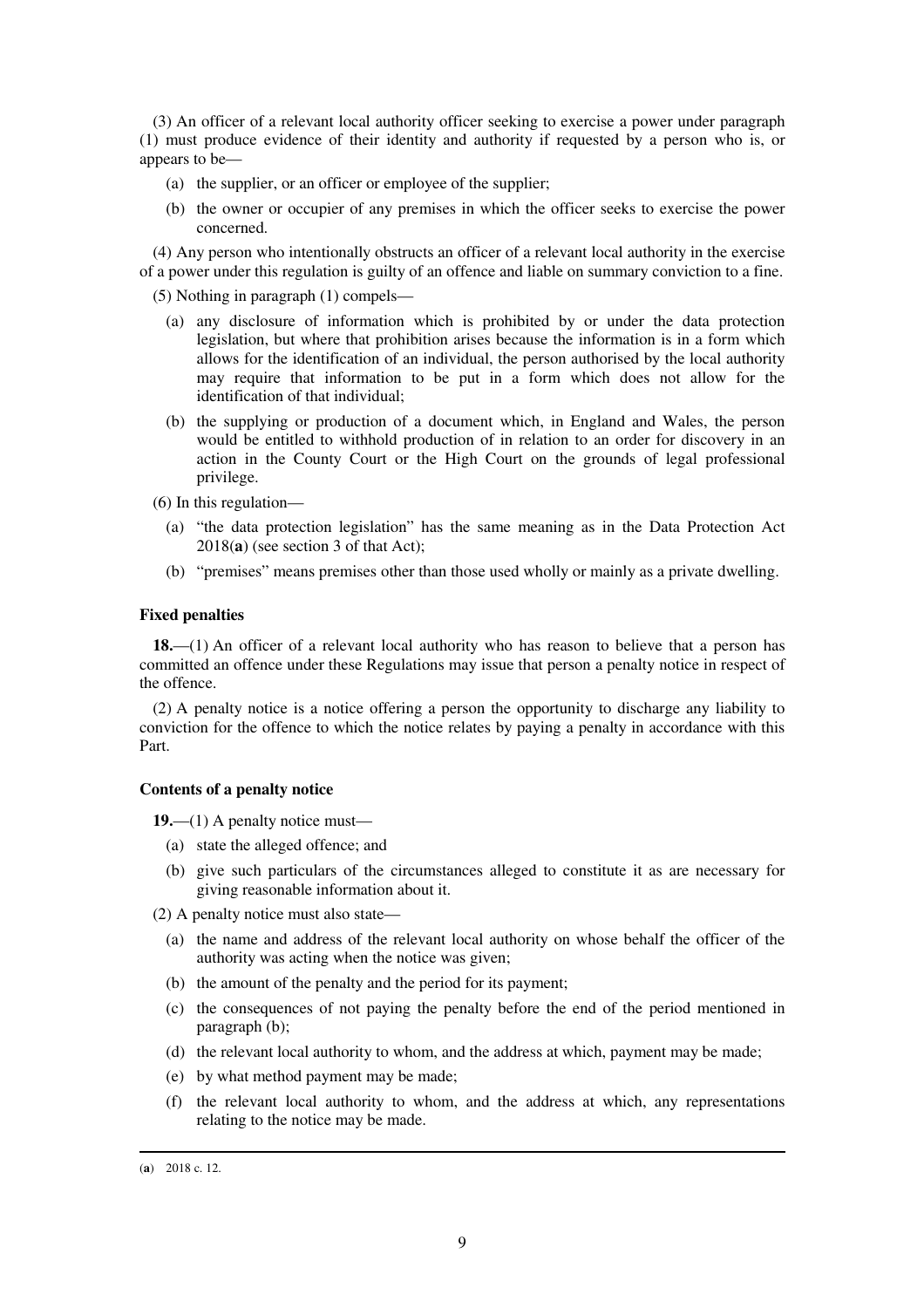(3) A penalty notice must also—

- (a) inform the person to whom it is issued of that person's right to be tried for the alleged offence; and
- (b) explain how that right may be exercised.

#### **Amount of penalty and period for payment**

**20.**—(1) The penalty is £300 in respect of the offence in respect of which the penalty notice was issued.

(2) The period for payment of the penalty is the period of 28 days beginning with the day on which the notice is issued.

(3) An unpaid fixed penalty may be enforced by a local authority as a fine, a civil debt or as if it were a sum payable under a county court order.

#### **Effect of notice and payment**

**21.**—(1) Proceedings for the offence in respect of which a penalty notice is given may not be brought before the end of the period for payment of the penalty mentioned in regulation 20(2).

(2) Paragraph (1) does not apply if the person to whom the notice is given asks in accordance with regulation 22 to be tried for the alleged offence.

(3) If the penalty is paid in accordance with the penalty notice before the end of the period mentioned in regulation 20(2), no proceedings for the offence may be brought, and regulation 22 does not apply.

(4) If proceedings have been brought pursuant to a request under regulation 22, but then the penalty is paid as mentioned in paragraph 20(1), those proceedings may not be continued.

#### **Trial**

**22.**—(1) If the person to whom a penalty notice has been given asks to be tried for the alleged offence, or fails to pay a penalty before the end of the period for payment mentioned in regulation 19(2), proceedings may be brought against that person.

(2) Any request to be tried must be made—

- (a) by notice given to the relevant local authority before the end of the period for payment of the penalty;
- (b) in the manner specified in the penalty notice.

#### **Withdrawal of notices**

**23.**—(1) This regulation applies if a relevant local authority considers that a penalty notice which an authorised officer acting on its behalf has given to a person ("P") ought not to have been given.

(2) The relevant local authority may give a notice to P withdrawing the penalty notice.

- (3) If it does so—
	- (a) it must repay any amount which has been paid by way of penalty in pursuance of the penalty notice; and
	- (b) no proceedings may be brought or continued against P for the offence in question.

#### **Recovery by local authority of the reasonable costs of enforcing these Regulations**

**24.** A local authority may recover the expenses reasonably incurred by it in enforcing these Regulations from a person in respect of whom it has taken any action under these Regulations.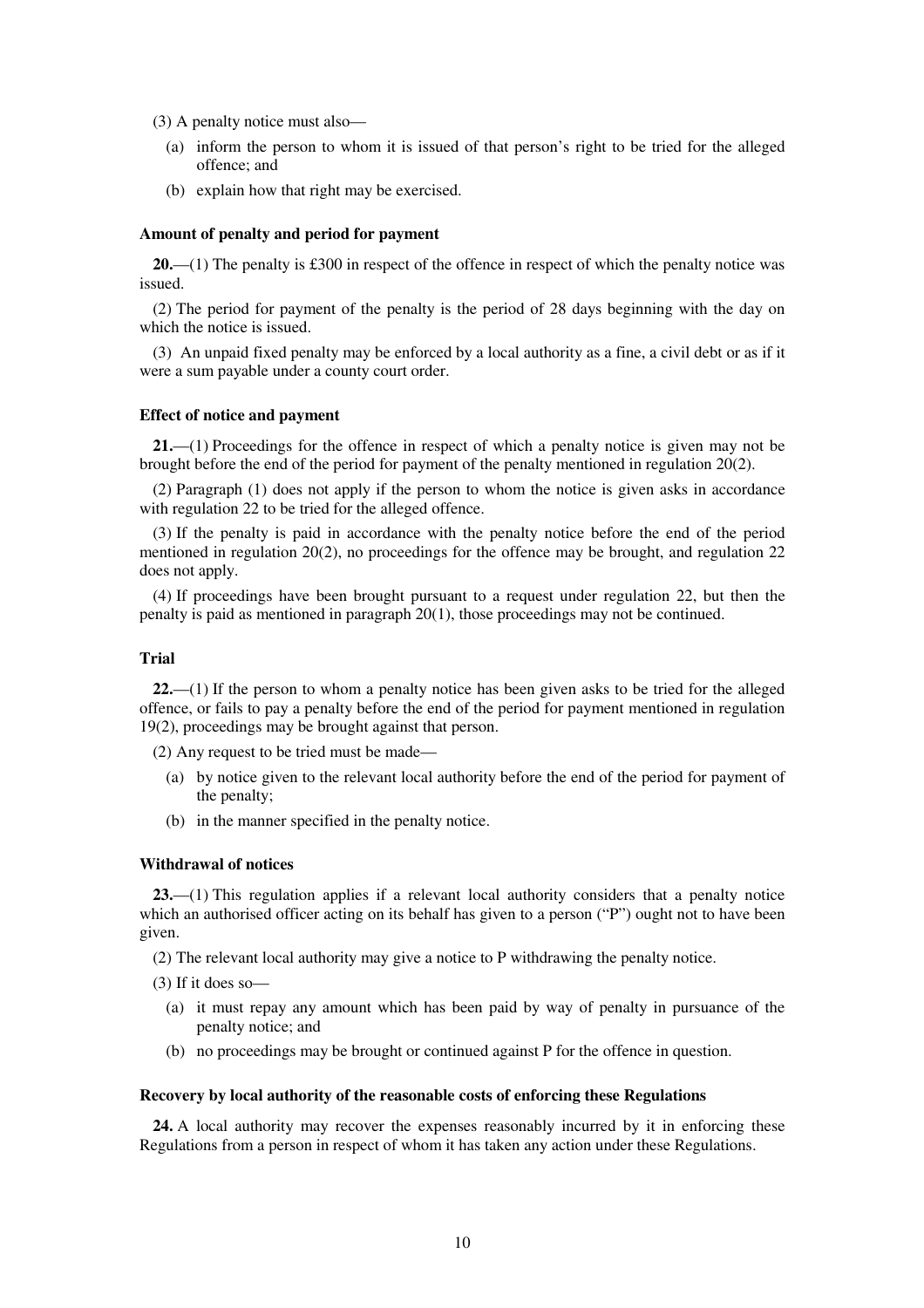### PART 7

#### Review

#### **Review**

25.—(1) The Secretary of State must from time to time—

- (a) carry out a review of the regulatory provision contained in these Regulations; and
- (b) publish a report setting out the conclusions of the review.

(2) The first report must be published before the end of the period of five years beginning with the day after the day on which they are made.

(3) Subsequent reports must be published at intervals not exceeding five years.

(4) Section 30(4) of the Small Business, Enterprise and Employment Act 2015(**a**) requires that a report published under this regulation must, in particular—

- (a) set out the objectives intended to be achieved by the regulatory provision referred to in paragraph  $(1)(a)$ ;
- (b) assess the extent to which those objectives are achieved;
- (c) assess whether those objectives remain appropriate; and
- (d) if those objectives remain appropriate, assess the extent to which they could be achieved in another way which involves less onerous regulatory provision.

(5) In this regulation, "regulatory provision" has the same meaning as in sections 28 to 32 of the Small Business, Enterprise and Employment Act 2015 (see section 32 of that Act).

*Rebecca Pow*  Parliamentary Under Secretary of State 7th October 2020 Department for Environment, Food and Rural Affairs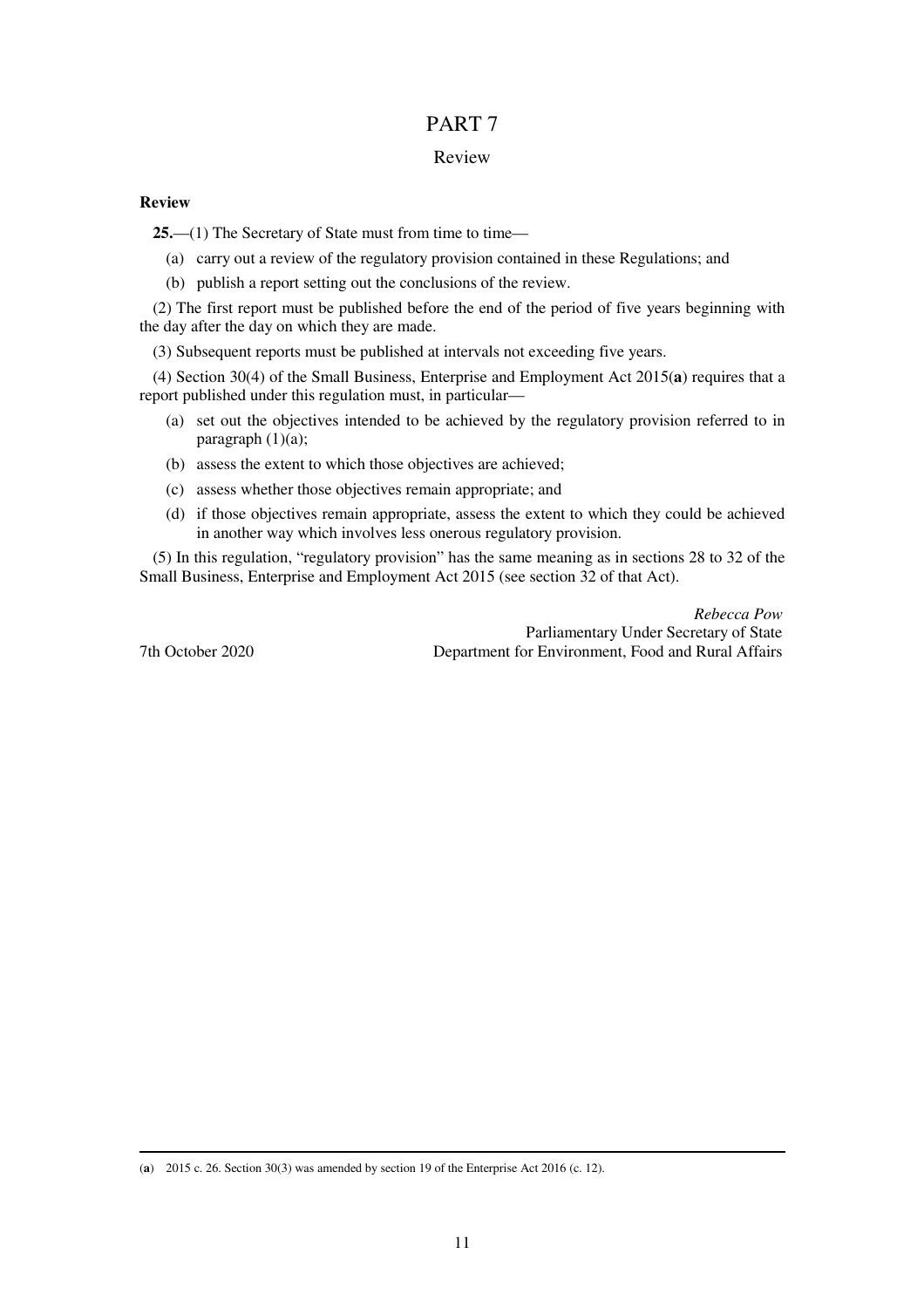# SCHEDULE 1 Regulations 4, 5, 10, 11 Form of logo



# SCHEDULE 2 Regulation 8

### Form of words in respect of wood sold in volumes of two cubic metres or more

This wood is not suitable for burning until it has been dried. You should not burn wood until it has a moisture content of 20% or less.

Wet wood contains moisture which creates smoke and harmful particulates when burnt. As well as being harmful to your health and the environment, this can damage your stove and chimney and is an inefficient way to heat your home. Dry it in a sunny, well-aired space for at least two years, keeping rain off in the winter.

Radial cracks and bark that comes off easily suggests wood that is ready for burning. Test the wood when you think it is ready for burning, ideally with a moisture meter. First calibrate the meter and then measure a freshly split surface to get the best reading.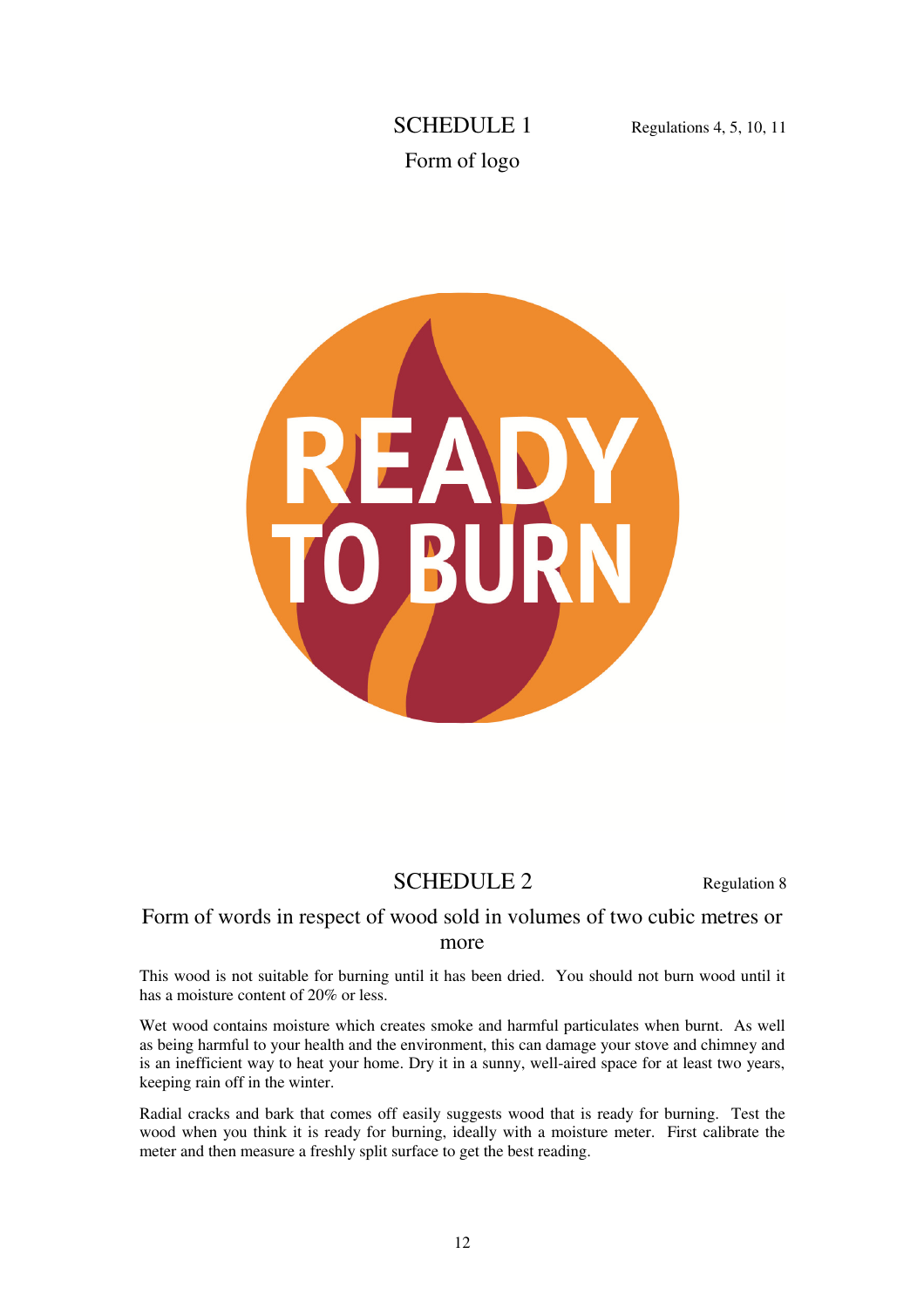#### **EXPLANATORY NOTE**

#### *(This note is not part of the Regulations)*

These Regulations are made under section 87 of the Environment Act 1995 (c. 25). They make provision restricting the sale of certain solid fuels, and provide for the enforcement of breaches of these Regulations by a local authority.

Part 1 of the Regulations provides that they come into force, for the purpose of appointing a certification body under either regulation 5 or 11, on the day after they are made, and for all other purposes on 1st May 2021.

Part 2 of the Regulations relates to the supply of wood in amounts of under two cubic metres. It is an offence to supply such wood unless it has been certified, under regulation 5 of that Part, and unless it is accompanied by the information specified in regulation 4. The penalty for an offence committed under Part 2 is a fine. However, under regulation 6, nothing in Part 2 of the Regulations applies to a small forester (as defined in regulation  $6(2)$ ) for a year following the coming into force of the offences in the Regulations.

Part 3 of the Regulations relates to the supply of wood in amounts of two cubic metres or more. It is an offence punishable by a fine to supply such an amount of wood without the accompanying words specified in Schedule 2.

Part 4 of the Regulations makes provision in respect of the supply of manufactured solid fuels. A person must not supply a manufactured solid fuel that is not an authorised fuel within the meaning of that Part, or supply a manufactured solid that is not on the list maintained by the Secretary of State under regulation 12. Regulation 11 provides for the appointment by the Secretary of State of an approved manufactured solid fuel certification body. It also deems a fuel that is on the list under Part 3 of the Clean Air Act 1993 (c. 11) immediately before the coming into force of these Regulations to be an authorised fuel (but only for as long as that fuel remains on the list).

Part 5 makes provision relating to the supply of bituminous coal. It is an offence to supply prebagged and loose bituminous coal. However, an Approved Coal Merchant will not commit the offence of selling loose bituminous coal to a consumer where the coal is sold directly to a consumer during the two-year period ending with 30th April 2023.

Part 6 makes provision for the enforcement of the Regulations by a local authority.

Part 7 provides for review of the operation of the Regulations for the purpose of the Small Business, Enterprise and Employment Act 2015 (c. 26).

A full impact assessment of the effect that this instrument will have on the costs of business, the voluntary sector and the public sector is available from the Department for Environment, Food and Rural Affairs, 2 Marsham Street, London SW1P 4DF, and is published with an Explanatory Memorandum alongside these Regulations on https://legislation.gov.uk.

<sup>©</sup> Crown copyright 2020

Printed and published in the UK by The Stationery Office Limited under the authority and superintendence of Jeff James, Controller of Her Majesty's Stationery Office and Queen's Printer of Acts of Parliament.